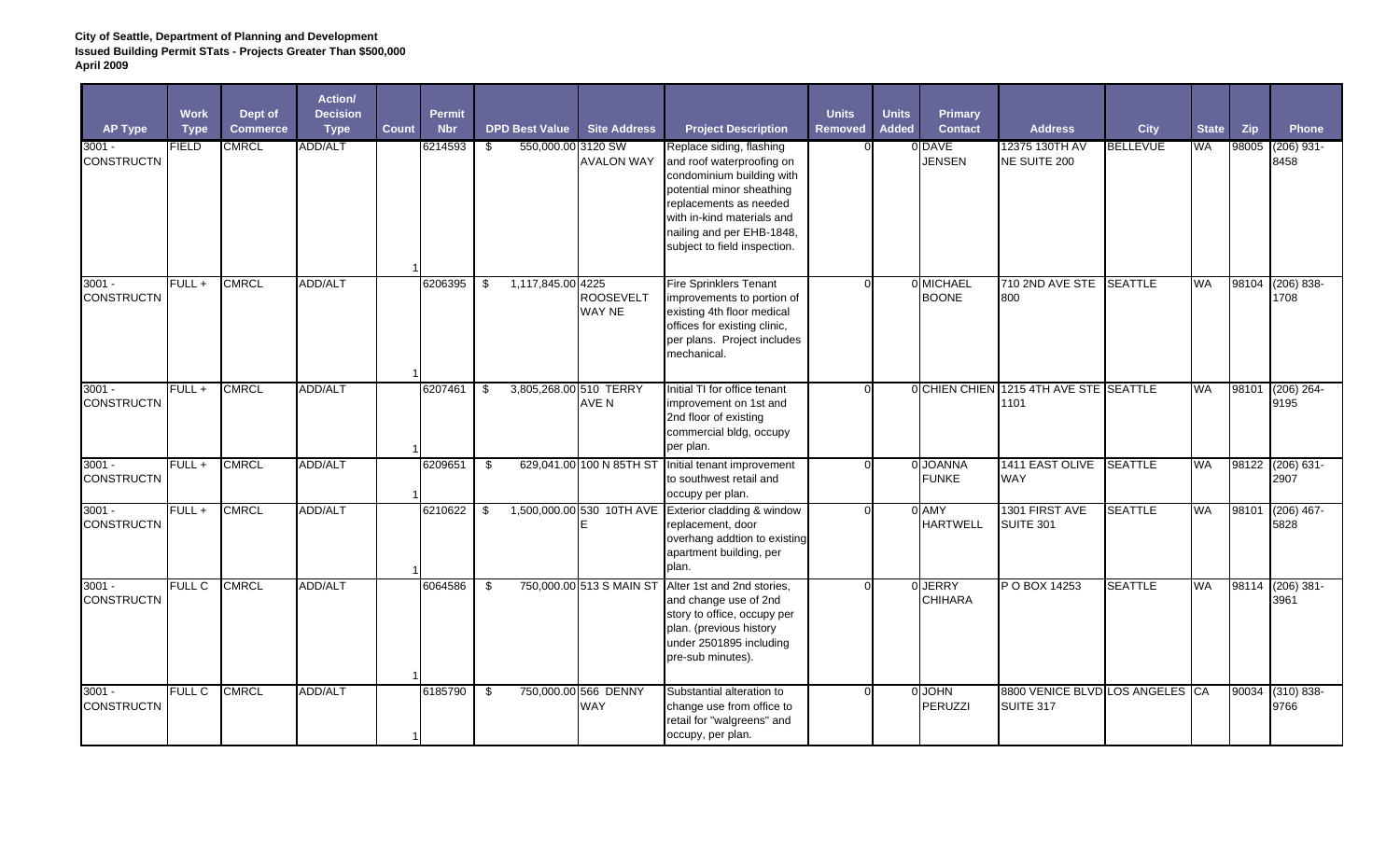| <b>AP Type</b>                | <b>Work</b><br><b>Type</b> | Dept of<br><b>Commerce</b> | Action/<br><b>Decision</b><br><b>Type</b> | <b>Count</b>   | <b>Permit</b><br><b>Nbr</b> | <b>DPD Best Value</b>      | <b>Site Address</b>               | <b>Project Description</b>                                                                                                                                                                                                                                                                                                                                               | <b>Units</b><br>Removed | <b>Units</b><br><b>Added</b> | <b>Primary</b><br><b>Contact</b> | <b>Address</b>                   | <b>City</b>    | <b>State</b> | Zip   | Phone                    |
|-------------------------------|----------------------------|----------------------------|-------------------------------------------|----------------|-----------------------------|----------------------------|-----------------------------------|--------------------------------------------------------------------------------------------------------------------------------------------------------------------------------------------------------------------------------------------------------------------------------------------------------------------------------------------------------------------------|-------------------------|------------------------------|----------------------------------|----------------------------------|----------------|--------------|-------|--------------------------|
| $3001 -$<br><b>CONSTRUCTN</b> | <b>FULL C</b>              | <b>CMRCL</b>               | ADD/ALT                                   |                | 6191803                     | \$10,650,000.00 5106       | <b>SHILSHOLE</b><br><b>AVE NW</b> | Construct new regulator<br>station to pipeline and<br>occupy per plan this permit<br>(Establish use and<br>construct new regulator<br>station to 84-inch diameter<br>pipeline under Lake<br>Washington Ship Canal to<br>transmit wastewater;<br>Review and process 2 AP's<br>under 6191803)                                                                              |                         |                              | 0 KEVIN<br><b>GIFFORD</b>        | 710 2ND AVE,<br><b>SUITE 550</b> | <b>SEATTLE</b> | <b>WA</b>    | 98104 | $(206) 801 -$<br>2815    |
| $3001 -$<br><b>CONSTRUCTN</b> | <b>FULL C</b>              | <b>CMRCL</b>               | ADD/ALT                                   |                | 6192041                     | 10,650,000.00 2329 W<br>\$ | <b>COMMODORE</b><br><b>WAY</b>    | <b>Construct Afterbay</b><br>Structures and 84-inch<br>diameter pipeline under<br>Lake Washington Ship<br>Canal to transmit<br>wastewater per plan this<br>permit (Establish use and<br>construct new regulator<br>station to 84-inch diameter<br>pipeline under Lake<br>Washington Ship Canal to<br>transmit wastewater;<br>Review and process 2 AP's<br>under 6191803) | ∩                       |                              | 0 KEVIN<br><b>GIFFORD</b>        | 710 2ND AVE,<br><b>SUITE 550</b> | <b>SEATTLE</b> | <b>WA</b>    |       | 98104 (206) 801-<br>2815 |
| $3001 -$<br><b>CONSTRUCTN</b> | <b>FULL C</b>              | <b>CMRCL</b>               | ADD/ALT                                   | $\overline{1}$ | 6193508                     | \$                         | 800,000.00 114 PIKE ST            | Substantial alterations and<br>additions to existing<br>commercial bldg including<br>removing portions of<br>building for future tenant,<br>Hard Rock Cafe, per plan.<br>(tenant improvements will<br>be submitted separately).                                                                                                                                          | $\Omega$                |                              | 0 TIM<br><b>PFEIFFER</b>         | 1200 6TH AVE<br><b>SUITE 500</b> | <b>SEATTLE</b> | <b>WA</b>    | 98101 | $(206) 654 -$<br>2126    |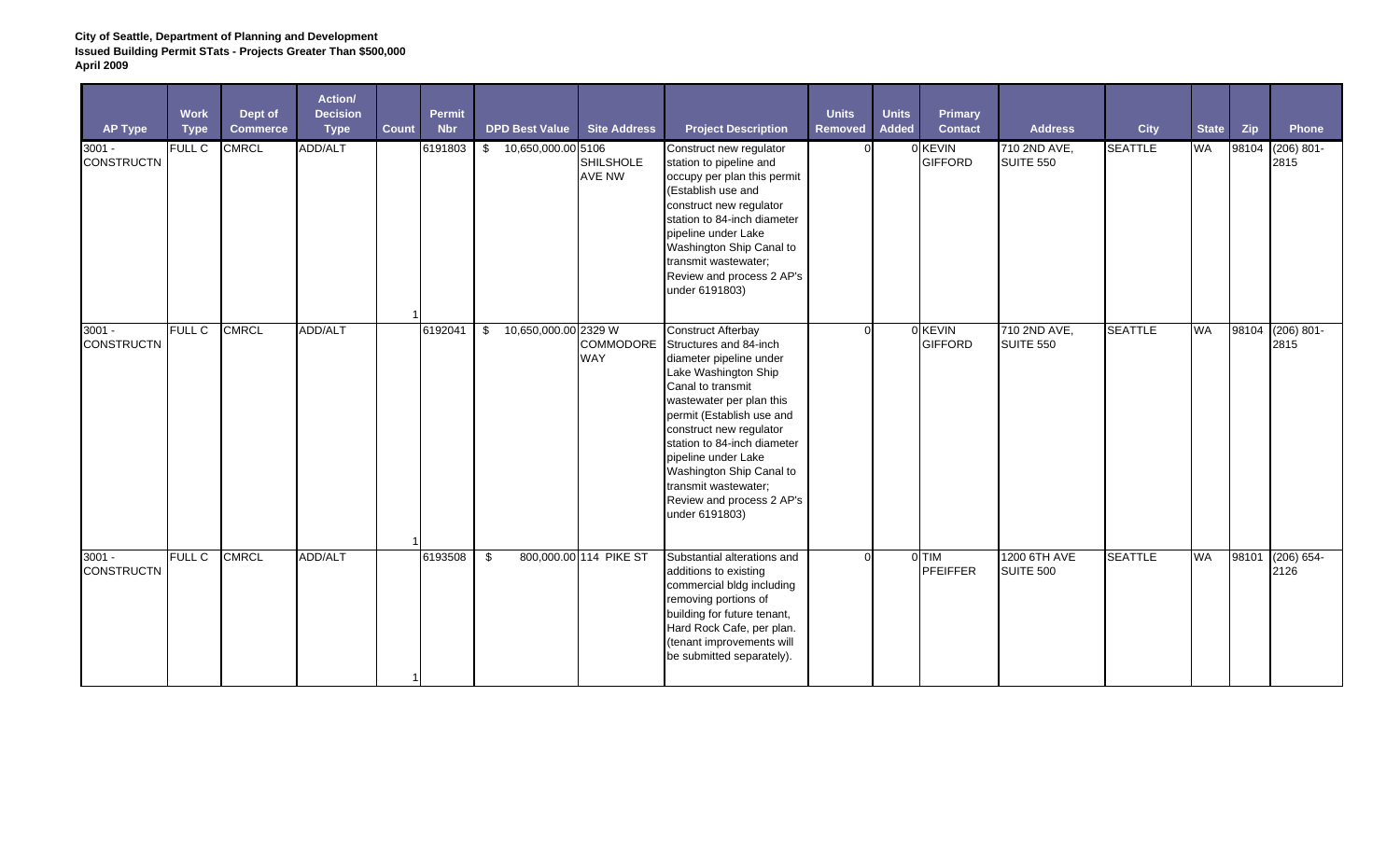| <b>AP Type</b>                | <b>Work</b><br><b>Type</b> | Dept of<br><b>Commerce</b> | Action/<br><b>Decision</b><br><b>Type</b> | Count | <b>Permit</b><br><b>Nbr</b> | <b>DPD Best Value</b>      | <b>Site Address</b>                   | <b>Project Description</b>                                                                                                                                                                                                                                                                       | <b>Units</b><br><b>Removed</b> | <b>Units</b><br><b>Added</b> | Primary<br><b>Contact</b> | <b>Address</b>                      | <b>City</b>     | <b>State</b> | Zip   | <b>Phone</b>          |
|-------------------------------|----------------------------|----------------------------|-------------------------------------------|-------|-----------------------------|----------------------------|---------------------------------------|--------------------------------------------------------------------------------------------------------------------------------------------------------------------------------------------------------------------------------------------------------------------------------------------------|--------------------------------|------------------------------|---------------------------|-------------------------------------|-----------------|--------------|-------|-----------------------|
| $3001 -$<br><b>CONSTRUCTN</b> | <b>FULL C</b>              | <b>CMRCL</b>               | ADD/ALT                                   |       | 6197253                     | \$                         | 4,575,000.00 915 NW 45TH<br><b>ST</b> | Construct mezzanine<br>additions, add skylights,<br>alter interior and alter<br>HVAC system for existing<br>multi-purpose convenience<br>store (Fred Meyer) per plan                                                                                                                             |                                |                              | 0 ANDREW<br><b>TWYMAN</b> | 601 SW 2ND AVE<br><b>STE 1200</b>   | PORTLAND        | <b>OR</b>    | 97224 | $(503)$ 223-<br>8030  |
| $3001 -$<br><b>CONSTRUCTN</b> | <b>FULL C</b>              | <b>CMRCL</b>               | ADD/ALT                                   |       | 6197460                     | \$<br>3,471,675.00 300 NE  | <b>NORTHGATE</b><br>WAY               | Interior alterations to two<br>levels retail of tenant space<br>(Target) in existing mixed<br>comm bldg per plans /<br>Mechanical included.                                                                                                                                                      | $\Omega$                       |                              | 0 JIM VAN<br>LANEN        | 601 SW 2ND AVE<br><b>SUITE 1200</b> | <b>PORTLAND</b> | OR           | 97204 | $(971) 998 -$<br>1597 |
| $3001 -$<br><b>CONSTRUCTN</b> | <b>FULL C</b>              | <b>CMRCL</b>               | <b>ADD/ALT</b>                            |       | 6201700                     | \$                         | 1,967,547.00 1501 PIKE PL             | Phase I of II for substantial<br>alteration to Pike Place<br>Market arcade alterations<br>and additions /demolition<br>excavation and shoring<br>only/build per plan.                                                                                                                            | $\Omega$                       |                              | 0 DUNCAN<br><b>THIEME</b> | 101 YESLER WAY<br><b>STE 200</b>    | <b>SEATTLE</b>  | WA           | 98104 | $(206)$ 973-<br>1675  |
| $3001 -$<br><b>CONSTRUCTN</b> | <b>FULL C</b>              | <b>IND</b>                 | <b>ADD/ALT</b>                            |       | 6207392                     | \$<br>1,250,000.00 220 S   | <b>DAWSON ST</b>                      | Substantial alteration of<br>existing building and alter<br>portion of structure for<br>accessory administrative<br>offices and occupy per plan.                                                                                                                                                 | $\Omega$                       |                              | 0 ED LINARDIC             | 1319 DEXTER AVE SEATTLE<br>N #245   |                 | WA           | 98109 | $(206)$ 283-<br>4764  |
| $3001 -$<br><b>CONSTRUCTN</b> | <b>FULL C</b>              | <b>INST</b>                | ADD/ALT                                   |       | 6186284                     | \$<br>8,000,000.00 1705 NE | PACIFIC ST                            | Construct rooftop enclosed<br>and covered mechanical<br>penthouse over the 6th floor<br>of the G & H Wing of UW<br>Health Science Center, with<br>non-structural alterations to<br>the 6th floor animal housing<br>area and walk-in coolers,<br>with mechanical<br>installations, all per plans. | $\Omega$                       |                              | 0 ALAN PADEN              | 108 1ST AVENUE                      | <b>SEATTLE</b>  | <b>WA</b>    | 98104 | $(206)$ 340-<br>1552  |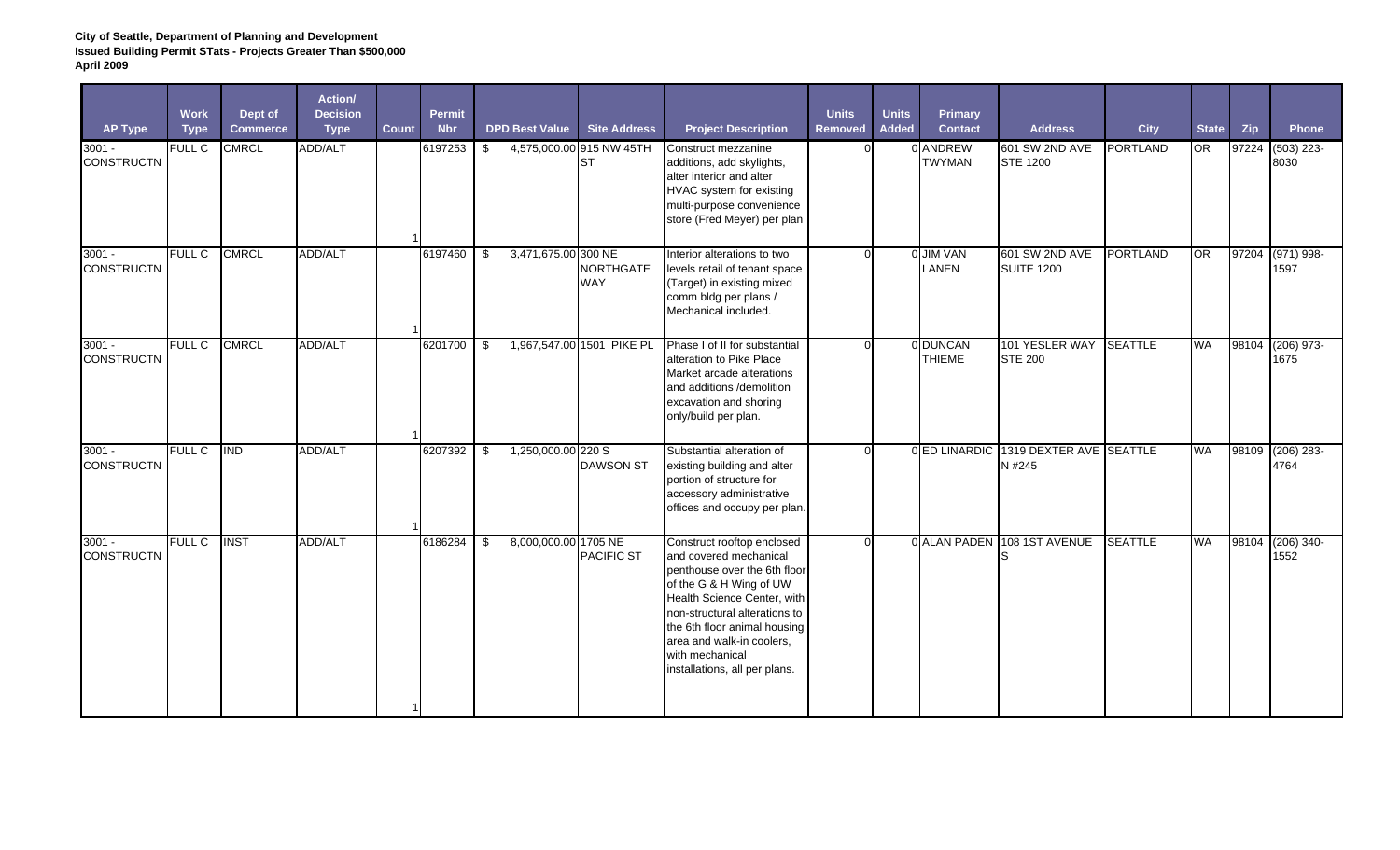| <b>AP Type</b>                     | <b>Work</b><br><b>Type</b> | Dept of<br><b>Commerce</b> | Action/<br><b>Decision</b><br><b>Type</b> | <b>Count</b> | Permit<br><b>Nbr</b> | <b>DPD Best Value</b> |                | <b>Site Address</b>                       | <b>Project Description</b>                                                                                                                                                                                                                               | <b>Units</b><br><b>Removed</b> | <b>Units</b><br><b>Added</b> | Primary<br><b>Contact</b>          | <b>Address</b>                                    | <b>City</b>    | <b>State</b> | Zip   | <b>Phone</b>            |
|------------------------------------|----------------------------|----------------------------|-------------------------------------------|--------------|----------------------|-----------------------|----------------|-------------------------------------------|----------------------------------------------------------------------------------------------------------------------------------------------------------------------------------------------------------------------------------------------------------|--------------------------------|------------------------------|------------------------------------|---------------------------------------------------|----------------|--------------|-------|-------------------------|
| $3001 -$<br><b>CONSTRUCTN</b>      | FULL C                     | <b>INST</b>                | ADD/ALT                                   |              | 6199351              | \$                    |                | 8,274,000.00 1705 NE<br><b>PACIFIC ST</b> | Alter basement 1 & 2.<br>portion of 1st and 2nd story,<br>install Elevator and<br>mechanical per plan.                                                                                                                                                   | $\Omega$                       |                              | 0 EDWARD<br><b>BREEN</b>           | 223 YALE AVE N                                    | <b>SEATTLE</b> | <b>WA</b>    | 98109 | $(206)$ 223-<br>5055    |
| <b>COMMERCIAL ADD ALT</b>          |                            |                            |                                           | 16           |                      | s.                    | 58,740,376     |                                           |                                                                                                                                                                                                                                                          | $\mathbf{0}$                   | $\mathbf{0}$                 |                                    |                                                   |                |              |       |                         |
| $3001 -$<br><b>CONSTRUCTN</b>      | $FULL +$                   | MF                         | ADD/ALT <sup>1</sup>                      |              | 6196101              |                       | 1,100,000      |                                           | 901 W Tenant Improvement to<br>MCGRAW ST existing residential<br>treatment facility, per plan.<br>Mechanical included.                                                                                                                                   | $\Omega$                       | I0.                          |                                    | TANYA PEILA 6021 12TH ST<br><b>EAST SUITE 201</b> | <b>TACOMA</b>  | <b>WA</b>    | 98424 | $(253)$ 922-<br>9037    |
| <b>MULTIFAMILY ADD ALT</b>         |                            |                            |                                           |              |                      | S.                    | 1,100,000      |                                           |                                                                                                                                                                                                                                                          | $\mathbf{0}$                   | $\overline{0}$               |                                    |                                                   |                |              |       |                         |
| $3003 -$<br><b>BLANKET</b>         | <b>FULL C</b>              | <b>INST</b>                | <b>CHILD</b>                              |              | $6210614$ \$         |                       |                | 2,434,000.00 325 9TH AVE                  | <b>BLANKET PERMIT for</b><br>interior non-structural<br>alterations to floors<br>11,12, and 13 (UW Global<br>Health addition to existing<br>Harborview Virology Dept<br>on Floor 11, initial TI for<br>UW Global Health on<br>Floors 12 & 13), per plan. | $\Omega$                       |                              | 0 CHRIS<br>BROADGATE 2700          | 1201 3RD AVE STE SEATTLE                          |                | <b>WA</b>    | 98101 | $(206)$ 447-<br>9000    |
| <b>BLANKET TENNANT IMPROVEMENT</b> |                            |                            |                                           |              |                      | $\mathbf{s}$          | 2,434,000      |                                           |                                                                                                                                                                                                                                                          | $\mathbf 0$                    | $\overline{0}$               |                                    |                                                   |                |              |       |                         |
| $1004 -$<br><b>MECHANICAL</b>      | FULL C CMRCL               |                            | <b>MECHANICAL</b>                         |              | 6196023              | \$                    |                | 1,000,000.00 5700 24TH<br><b>AVE NW</b>   | Install garage<br>exhaust/supply fans,<br>amenity's heat pumps,<br>electrical a/c, residential<br>unit exhaust fans with<br>associated ductwork.                                                                                                         | $\Omega$                       |                              | 0 DAVID GOIT                       | 20300<br><b>WOODINVILLE</b><br>SNOHOMISH RD       | WOODINVILLE WA |              |       | 98072 (425)483-<br>7500 |
| $1004 -$<br><b>MECHANICAL</b>      | <b>FULL C</b>              | CMRCL                      | <b>MECHANICAL</b>                         |              | 6197750              | - \$                  | 719,000.00 523 |                                           | Corridor make up air units,<br>BROADWAY E eight (8) split system heat<br>pumps on the roof,<br>dehumidifier, supply and<br>exhaust fans, and<br>associated ductwork.<br>grilles, & louvers.                                                              | $\Omega$                       |                              | 0 SHANNON<br><b>BUCKINGHA</b><br>M | 5108 D ST. NW                                     | <b>AUBURN</b>  | <b>WA</b>    | 98001 | $(253) 872 -$<br>5665   |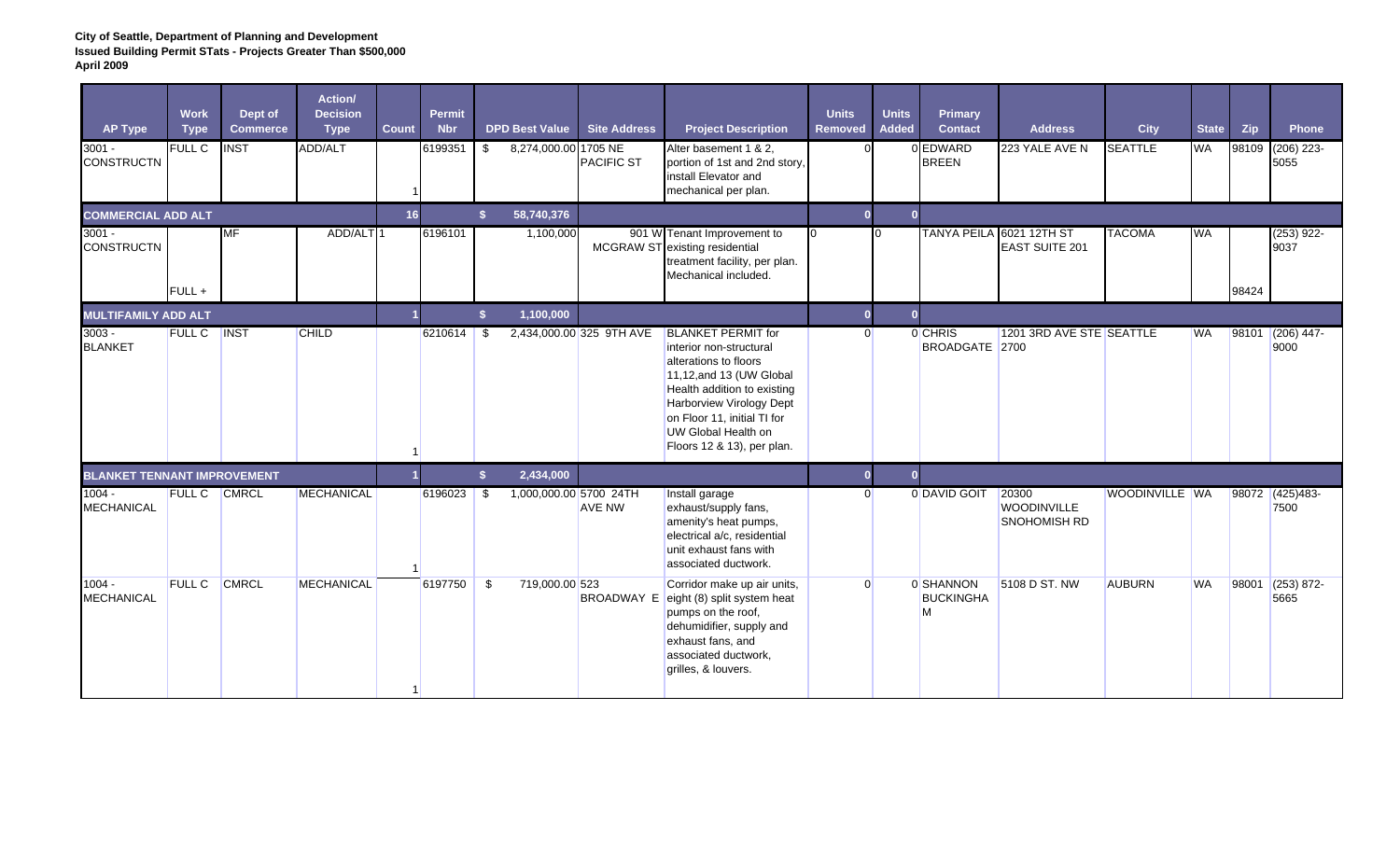| <b>AP Type</b>                | <b>Work</b><br><b>Type</b> | Dept of<br><b>Commerce</b> | Action/<br><b>Decision</b><br><b>Type</b> | Count          | <b>Permit</b><br><b>Nbr</b> |    | <b>DPD Best Value</b>   | <b>Site Address</b>                    | <b>Project Description</b>                                                                                                                                                                                                                                                              | <b>Units</b><br><b>Removed</b> | <b>Units</b><br><b>Added</b> | Primary<br><b>Contact</b>  | <b>Address</b>                                | <b>City</b>       | <b>State</b> | Zip   | <b>Phone</b>                 |
|-------------------------------|----------------------------|----------------------------|-------------------------------------------|----------------|-----------------------------|----|-------------------------|----------------------------------------|-----------------------------------------------------------------------------------------------------------------------------------------------------------------------------------------------------------------------------------------------------------------------------------------|--------------------------------|------------------------------|----------------------------|-----------------------------------------------|-------------------|--------------|-------|------------------------------|
| $1004 -$<br><b>MECHANICAL</b> | FULL C                     | <b>CMRCL</b>               | MECHANICAL                                |                | 6208477                     | \$ |                         | 2,050,000.00 199 E BLAINE<br><b>ST</b> | Install HVAC equipment to<br>facilitate a mixed<br>use/laboratory building. Air<br>handlers, chillers, cooling<br>toners and pumps to be<br>installed, per plans.                                                                                                                       | $\overline{0}$                 |                              | 0 BETSY<br><b>WILLIAMS</b> | 9322 14TH AV S                                | <b>SEATTLE</b>    | <b>WA</b>    |       | 98108 (206) 812-<br>7662     |
| <b>MECHANICAL ONLY</b>        |                            |                            |                                           | 3 <sup>1</sup> |                             | \$ | 3,769,000               |                                        |                                                                                                                                                                                                                                                                                         | $\mathbf{0}$                   | $\overline{0}$               |                            |                                               |                   |              |       |                              |
| $3001 -$<br><b>CONSTRUCTN</b> | <b>FULL</b>                | <b>CMRCL</b>               | <b>NEW</b>                                |                | 6170114                     | s, | 18,560,456.00 510 TERRY | AVE N                                  | Phase II of II, for<br>construction of south retail<br>and office building and<br>occupy, per plan. (process<br>& routing under A/P<br>#6142486.)                                                                                                                                       | $\Omega$                       |                              |                            | 0 JODI O'HARE 26456 MARINE<br><b>VIEW DRS</b> | <b>DES MOINES</b> | <b>WA</b>    | 98198 | $(425) 681 -$<br>4718        |
| $3001 -$<br><b>CONSTRUCTN</b> | <b>FULL C</b>              | <b>CMRCL</b>               | <b>NEW</b>                                |                | 6130707                     | \$ |                         |                                        | 3,888,254.00 2301 2ND AVE Construct 6-story mixed use<br>bldg with congregate<br>residence, 2,506 sq ft of<br>retail space at ground level,<br>and 9,751 sq ft. of human<br>service use (Women's<br>interim housing) with<br>basement parking for 6<br>vehicles and occupy per<br>plan. | $\Omega$                       |                              |                            | 1 BILL SINGER 402 15TH AV E                   | <b>SEATTLE</b>    | <b>WA</b>    |       | 98112 (206) 329-<br>8300 x16 |
| $3001 -$<br><b>CONSTRUCTN</b> | <b>FULL C</b>              | <b>CMRCL</b>               | <b>NEW</b>                                |                | 6142486                     | \$ |                         | <b>ST</b>                              | 36,532,472.00 1001 MERCER Phase II of II, for<br>construction of north retail<br>and office building including<br>below grade garage<br>structure and occupy, per<br>plan (process & routing<br>under A/P #6142486.)                                                                    | $\Omega$                       |                              |                            | 0 JODI O'HARE 26456 MARINE<br><b>VIEW DRS</b> | <b>DES MOINES</b> | <b>WA</b>    |       | 98198 (425) 681-<br>4718     |
| $3001 -$<br><b>CONSTRUCTN</b> | FULL C CMRCL               |                            | <b>NEW</b>                                |                | 6142495                     | \$ | 38,999,203.00 1100      | <b>REPUBLICAN</b><br><b>ST</b>         | Phase III of III to construct<br>commercial<br>building/Structural and<br>architectural completion<br>only this phase/Build and<br>occupy per plan.                                                                                                                                     | $\Omega$                       |                              |                            | 0 JODI O'HARE 26456 MARINE<br><b>VIEW DRS</b> | <b>DES MOINES</b> | <b>WA</b>    |       | 98198 (425) 681-<br>4718     |